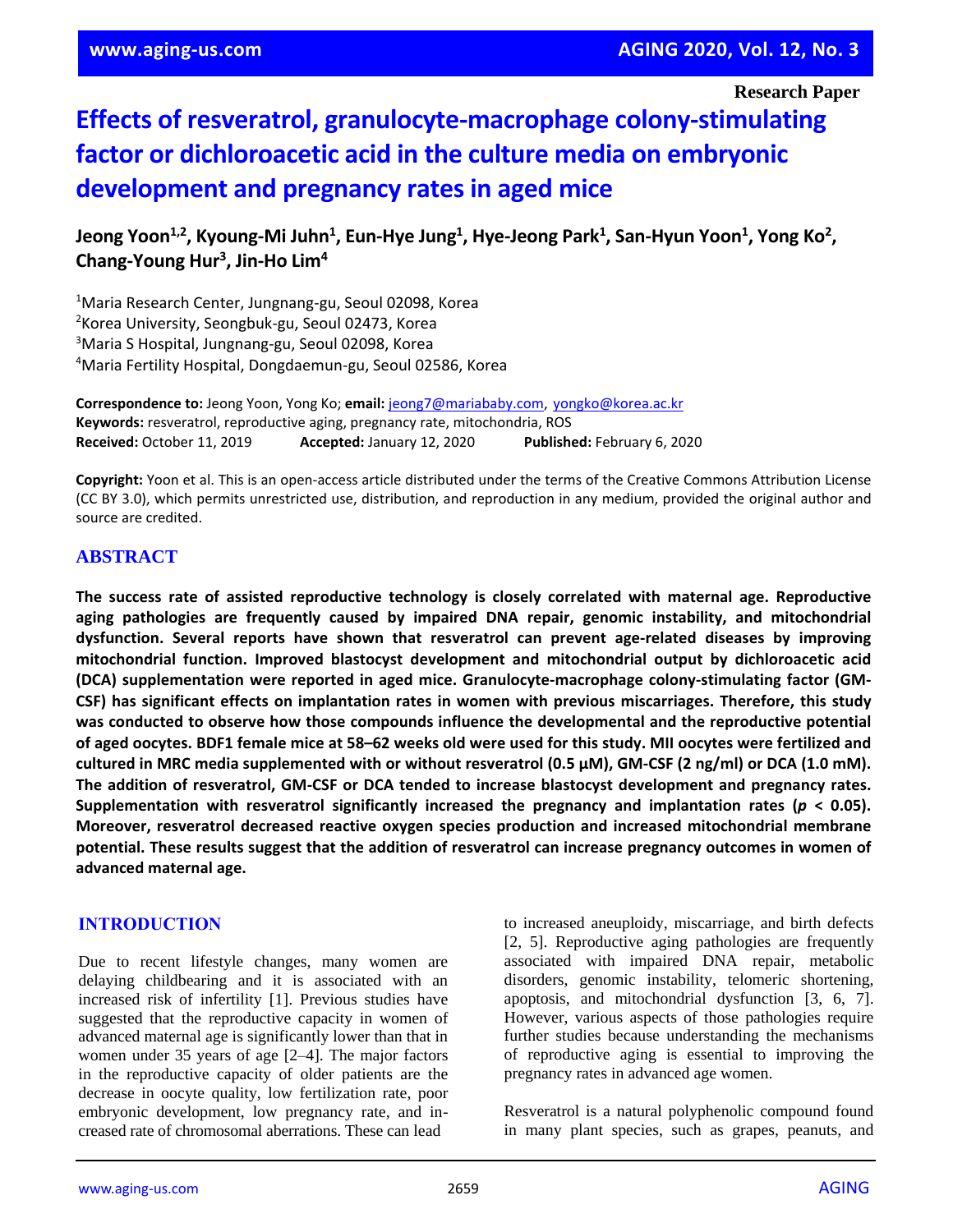berries [8, 9]. Resveratrol is known to possess biological activities, including antioxidant, antiinflammatory, anti-carcinogenic, and telomeraseenhancing activities [8, 10]. In addition, several studies have reported that resveratrol can improve *in vitro* oocyte maturation (IVM) and embryonic developmental competence in various species [6, 11–13]. Furthermore, resveratrol can delay aging and prevent age-related diseases by improving mitochondrial function and decreasing reactive oxygen species (ROS) production [6, 8]. Liu et al. (2018) suggested that resveratrol can induce oocyte maturation and subsequent embryonic development in aged mice.

Granulocyte-macrophage colony-stimulating factor (GM-CSF) is a multifunctional cytokine expressed in the female genital tract during early pregnancy [14, 15]. The addition of GM-CSF to culture medium can promote preimplantation embryonic development and decrease apoptosis [14, 16]. GM-CSF supplementation can also improve pregnancy rates in patients with multiple unsuccessful *in vitro* fertilization (IVF) attempts and previous miscarriages [15, 17, 18]. Zhou et al. (2016) [19] reported that the addition of GM-CSF could decrease the occurrence of biochemical pregnancies in women aged over 35 years.

Dichloroacetic acid (DCA) is a stimulator of pyruvate dehydrogenase activity, thus accelerating the uptake of pyruvate into the tricarboxylic acid (TCA) cycle and increasing adenosine triphosphate (ATP) output [20, 21]. A previous study demonstrated that the addition of DCA to embryo culture media improved blastocyst development rates and mitochondrial output in embryos produced from aged mice [21].

With the recent trends of delaying marriage and childbirth, understanding the mechanisms occurring in oocytes and embryos in advanced maternal age is very important to improve pregnancy rates. However, only a limited number of studies have been conducted on pregnancy rates and embryonic development rates in older women. Therefore, the objective of this study was to determine the effects of resveratrol, GM-CSF or DCA in the culture media on embryonic development and pregnancy rates in aged mice.

# **RESULTS**

#### **Effect of different resveratrol concentrations on embryonic development**

A dose-response trial was performed using young mice to determine the appropriate concentrations of resveratrol because different effective concentrations of resveratrol have been reported. Various resveratrol concentrations (0, 0.1, 0.5, 1.0, and 2.0  $\mu$ M) were used to evaluate the effective concentrations for further experiments. The experiment was repeated four times in each group. There were no statistically significant differences in fertilization rates between the groups, although high concentrations of resveratrol tended to decrease fertilization rates (Table 1). The percentage of 4-cell stage embryos was not influenced by the resveratrol concentration. The blastocyst formation rate and hatching blastocyst rate on day 4 were higher in the group treated with 0.5 μM resveratrol than in the other groups. In addition, significant ( $p <$ 0.05) differences were observed between 0.5 and 2.0 μM (Table 1). Therefore, resveratrol was used at a concentration of 0.5 μM for all subsequent experiments.

#### **Effects of resveratrol, GM-CSF or DCA on fertilization and embryo development**

MII oocytes from aged females were divided into four groups, fertilized and cultured in MRC media in the presence or absence of resveratrol (0.5 μM), GM-CSF (2 ng/ml) or DCA (1.0 mM). There were no statistically significant differences in fertilization rates between the groups assessed by successful completion of the first cleavage (control: 94.6%; resveratrol: 97.2%; GM-CSF: 96.2%; DCA: 97.4%) (Table 2). The addition of resveratrol, GM-CSF or DCA (92.4%, 92.1%, and 95.9%, respectively) tended to increase the total blastocyst formation rate at 96 hours of culture. However, only the DCA group had a significantly higher blastocyst formation rate than the control group (95.9% vs. 86.9%, *p* < 0.05) (Table 2).

## **Effects of resveratrol, GM-CSF or DCA on pregnancy and implantation rates**

To determine whether resveratrol, GM-CSF or DCA could improve the pregnancy and implantation rates, differently treated blastocysts were transferred into the uterus of pseudo-pregnant female mice. After blastocyst transfer to recipient females, pregnancy and implantation rates in the GM-CSF (56.3% and 26.1%) and DCA (60.7% and 22.1%) groups were increased compared to those of the control group (48.4% and 19.0%), although the differences were not statistically significant (Table 3). In contrast, supplementation with resveratrol significantly increased the pregnancy rate compared to the control group ( $p < 0.05$ ). After 246 blastocysts of the resveratrol group were transferred to 29 pseudo-pregnant recipients, 22 pregnancies were achieved (22/29, 75.9%) (Table 3). Furthermore, the implantation rate assessed by the number of live pups per transferred embryo was significantly higher in the resveratrol group (87/246, 35.4%) than in the control group (51/268, 19.0%) ( $p < 0.05$ ). After birth, all live pups were morphologically normal. These results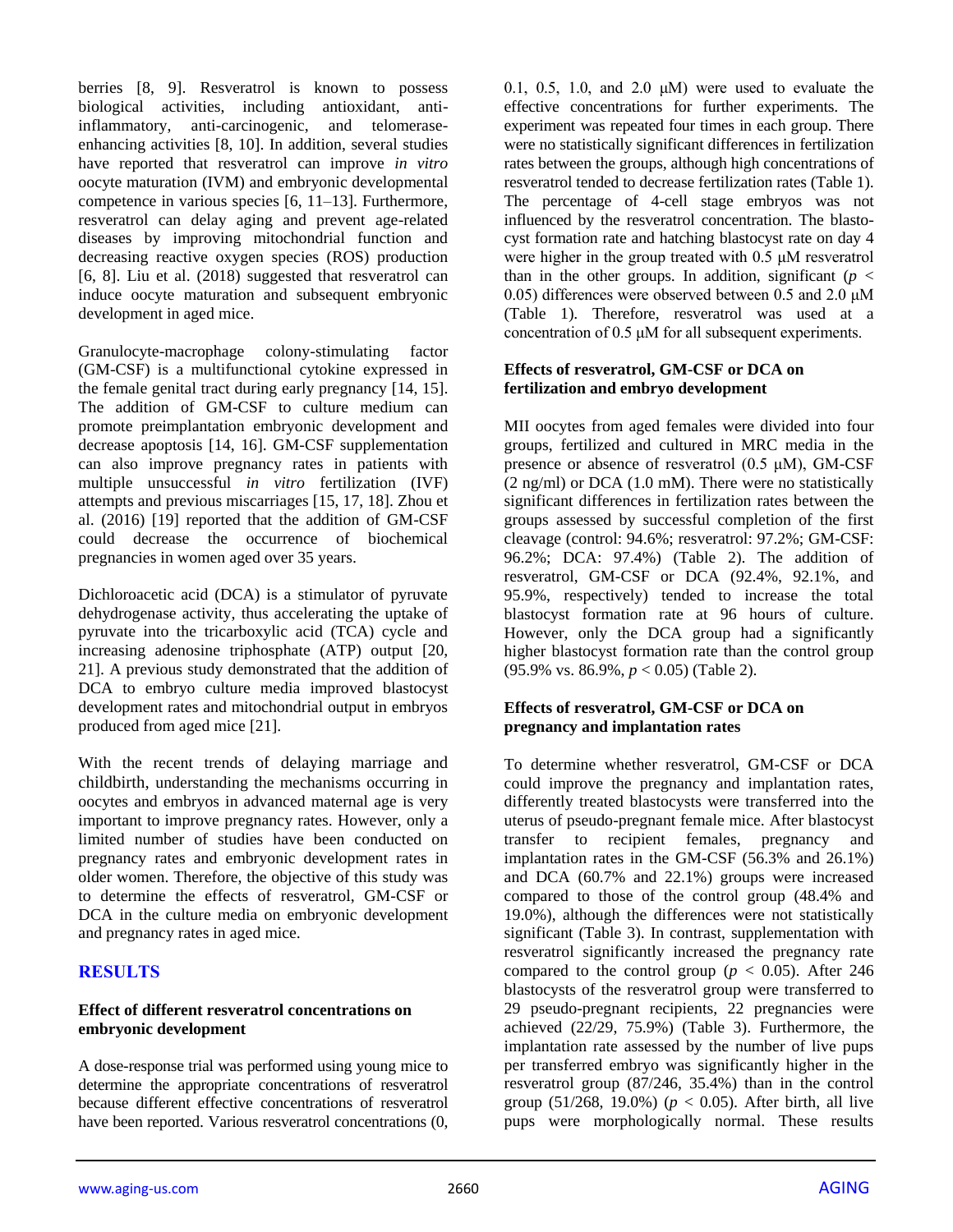|             | No. of<br>oocytes | No. (%) of<br>2-cells |        | No. $(\% )$ of<br>$4$ -cells $<$ |         | No. $(\% )$ of embryos on day 4 |                       |            |                  |                 |        |                     |                      |
|-------------|-------------------|-----------------------|--------|----------------------------------|---------|---------------------------------|-----------------------|------------|------------------|-----------------|--------|---------------------|----------------------|
|             |                   |                       |        |                                  |         | TBR <sup>*</sup>                |                       | > Hatching |                  | <b>Expended</b> |        | <b>Degeneration</b> |                      |
| Control     | 121               | 115                   | (95.0) | 115                              | (100.0) | 107                             | $(93.0^a)$            | 64         | $(55.7^{ab})$    | 43              | (37.4) | 8                   | $(7.0^a)$            |
| $0.1 \mu M$ | 124               | 116                   | (93.5) | 115                              | (99.1)  | 108                             | $(93.1^{\circ})$      | 74         | $(63.8^{ab})$    | 34              | (29.3) | 8                   | $(6.9^a)$            |
| $0.5 \mu M$ | 127               | 121                   | (95.3) | 121                              | (100.0) | 115                             | $(95.0)$ <sup>a</sup> | 91         | $(75.2^{\rm a})$ | 24              | (19.8) | 6                   | $(5.0^a)$            |
| $1.0 \mu M$ | 120               | 108                   | (90.0) | 104                              | (96.3)  | 93                              | $(86.1^{ab})$         | 54         | $(50.0^{ab})$    | 39              | (36.1) | 15                  | $(13.9^{ab})$        |
| $2.0 \mu M$ | 115               | 96                    | (83.5) | 92                               | (95.8)  | 76                              | (79.2 <sup>b</sup> )  | 36         | $(37.5^b)$       | 40              | (41.7) | 20                  | (20.8 <sup>b</sup> ) |

**Table 1. Effects of different concentrations of resveratrol on mouse embryonic development.**

\*TBR - Total Blastocyst Rate

a, b Different superscripts letters indicate significant differences within each column (*p* < 0.05)

| Table 2. Effects of resveratrol, GM-CSF, or DCA on mouse embryonic development. |  |  |
|---------------------------------------------------------------------------------|--|--|
|---------------------------------------------------------------------------------|--|--|

|               | No. of  | No. $(\% )$ of<br>2-cells |        | No. $(\% )$ of<br>$4$ -cells $<$ |         | No. $(\% )$ of embryos on day 4 |                      |            |        |                 |        |                     |                     |
|---------------|---------|---------------------------|--------|----------------------------------|---------|---------------------------------|----------------------|------------|--------|-----------------|--------|---------------------|---------------------|
|               | oocytes |                           |        |                                  |         | TBR*                            |                      | > Hatching |        | <b>Expended</b> |        | <b>Degeneration</b> |                     |
| Control       | 186     | 176                       | (94.6) | 172                              | (97.7)  | 153                             | (86.9)               | 132        | (75.0) | 21              | (11.9) | 23                  | $(13.1^a)$          |
| Resveratrol   | 177     | 172                       | (97.2) | 171                              | (99.4)  | 159                             | $(92.4^{ab})$        | 140        | (81.4) | 19              | (11.0) | 13                  | $(7.6^{a}$          |
| <b>GM-CSF</b> | 158     | 152                       | (96.2) | 151                              | (99.3)  | 140                             | $(92.1^{ab})$        | 123        | (80.9) | 17              | (11.2) | 12                  | $(7.9^{ab})$        |
| <b>DCA</b>    | 152     | 148                       | (97.4) | 148                              | (100.0) | 142                             | (95.9 <sup>b</sup> ) | 116        | (78.4) | 26              | (17.6) | 6                   | (4.1 <sup>b</sup> ) |

\*TBR - Total Blastocyst Rate

a, b Different superscripts letters indicate significant differences within each column (*p* < 0.05)

|             | No. of<br>recipients | No. of pregnant<br>recipients | <b>Pregnancy</b><br>rates | No. of embryos<br>transferred | No. of<br>live pups | Implantation<br>rates |
|-------------|----------------------|-------------------------------|---------------------------|-------------------------------|---------------------|-----------------------|
| Control     | 31                   |                               | $48.4^{\circ}$            | 268                           |                     | $19.0^{\rm a}$        |
| Resveratrol | 29                   | 22                            | 75.9 <sup>b</sup>         | 246                           | 87                  | 35.4 <sup>b</sup>     |
| GM-CSF      | 32                   | 18                            | $56.3^{ab}$               | 276                           | 72                  | 26.1 <sup>ab</sup>    |
| <b>DCA</b>  | 28                   |                               | $60.7^{ab}$               | 240                           | 53                  | $22.1^a$              |

**Table 3. Live pups produced following the transfer of blastocysts derived from each group.**

a, b Different superscripts letters indicate significant differences within each column (*p* < 0.05)

indicate that supplementation of the medium with resveratrol effectively enhanced the post-implantation development of embryos in aged mice.

## **Effect of resveratrol supplementation on intracellular ROS levels in embryos from aged mice**

To determine whether resveratrol might protect against oxidative stress, embryos from each group were stained with dichlorodihydrofluorescein diacetate (DCFH-DA) to quantify the intracellular ROS levels (Figure 1). The mean fluorescence intensity of ROS in the embryos of the old group was about 1.2-fold higher  $(p < 0.01)$  than that of the young group. Resveratrol treatment significantly  $(p < 0.01)$  decreased the intracellular ROS levels throughout the pre-implantation embryonic stages in aged mice. These results suggest that resveratrol could decrease ROS levels induced by aging.

## **Effect of resveratrol supplementation on MMPs of embryos from aged mice**

To further elucidate the positive effects of resveratrol on pregnancy and implantation rates, the mitochondrial membrane potentials (MMPs) were examined (Figure 2). The average MMP in the young group was higher than that in the old group, with statistically significant differences at the 2-cell and 4-cell stages between the two groups ( $p < 0.05$ ). Resveratrol supplementation increased the MMP levels throughout the pre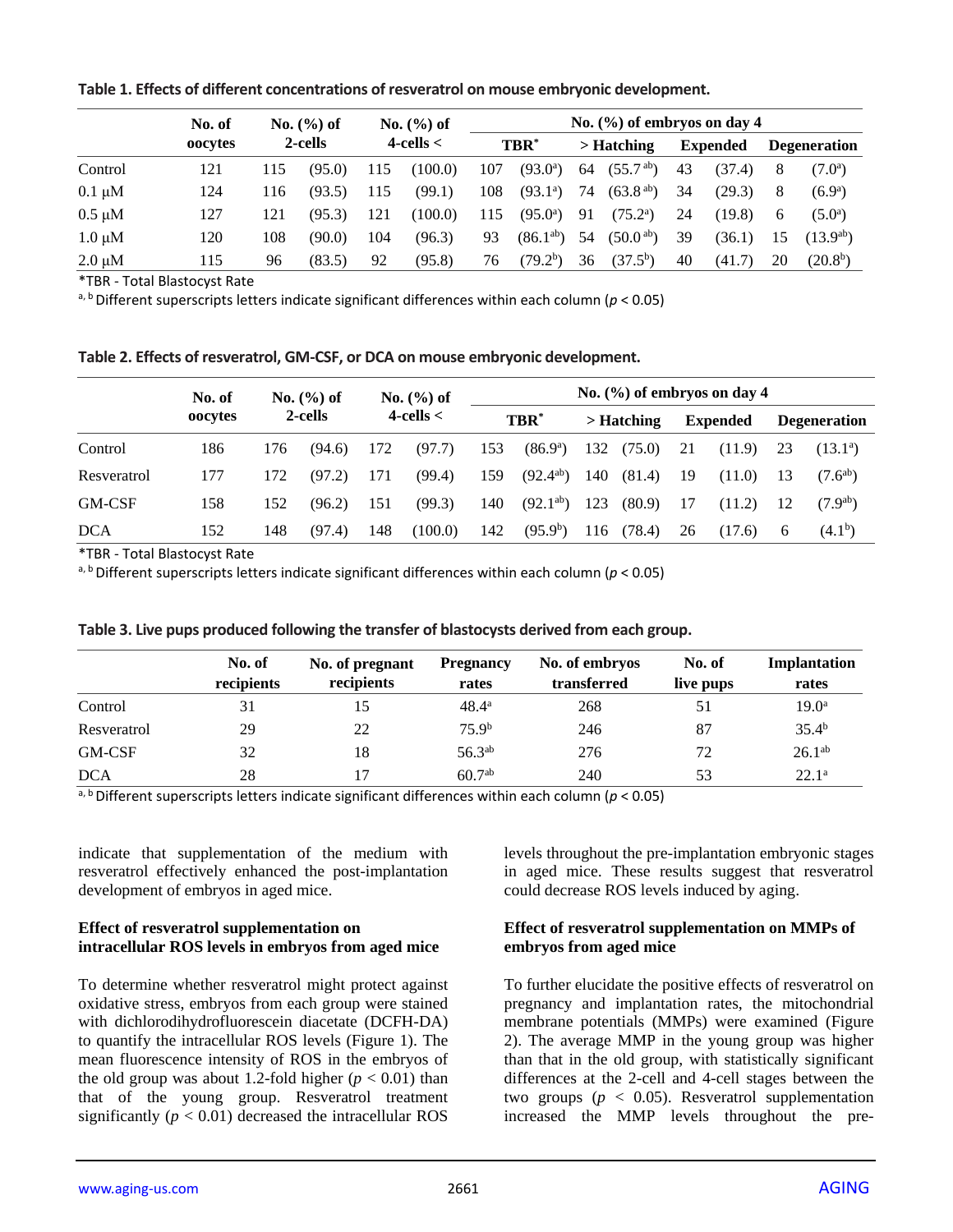implantation embryo stages in aged mice. These increases were statistically significant in both young and old groups ( $p < 0.05$ ).

## **DISCUSSION**

The success rate of assisted reproductive technology is correlated with maternal age, which affects pregnancy and miscarriage rates [7, 22]. Studies have reported that reproductive capacity and oocytes were affected by old age, resulting in poor quality oocytes and mitochondrial dysfunction [2, 6, 23].

Oocyte aging is divided into two physiological processes, postovulatory aging and maternal aging [22].

Oocyte aging associated with maternal aging is a major problem in most clinical laboratories. Therefore, it is important to establish a protocol to improve both the developmental rate of oocytes and the pregnancy rate in response to oocyte aging due to maternal aging in *in vitro* fertilization programs. Since oocytes at ovum pick-up are already in the MII stage, studies on mitosis rather than meiosis may be more effective in improving the pregnancy rate in older patients. Mitochondrial dysfunction and ROS production during mitosis in aged embryos were reported to influence the developmental competence of pre-implantation embryos [22]. Therefore, this study was conducted to observe how selected compounds influenced the developmental and reproductive potentials of aged oocytes.



Figure 1. Boxplots representing the effect of resveratrol supplementation on ROS levels. <sup>a,b,c</sup>Different superscripts indicate significant differences within a stage (*p <* 0.01).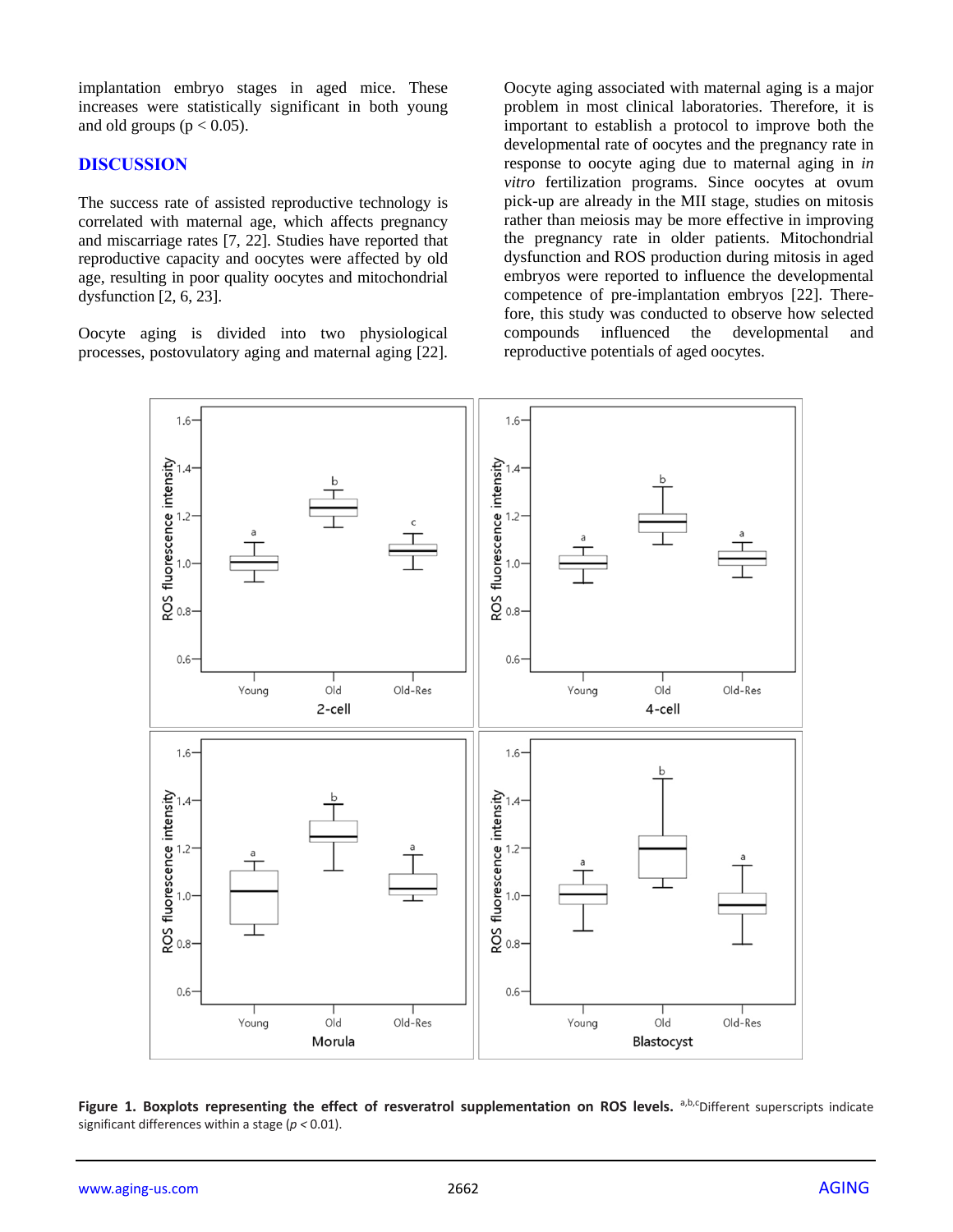In contrast to GM-CSF or DCA, reports of the effective resveratrol concentrations for embryonic development have varied depending on the study group, animal species, and culture medium used [10, 12, 13, 24]. Therefore, a dose-response trial was conducted to determine the appropriate concentration of resveratrol. High concentration (2.0  $\mu$ M) significantly reduced the total blastocyst formation rate compared to the control or low concentrations (Table 1). This was consistent with previous studies indicating that high concentrations of resveratrol might have negative effects on embryonic development [25, 26]. However, since different results have been reported, differences in the fertilization method, the culture medium used, and the mice species might be associated with such discrepancies [10].

In older organisms, increased ROS levels, decreased mitochondrial functions, and/or increased miscarriage rates are frequently observed. Thus, three biomolecules (resveratrol, GM-CSF, and DCA) selected based on



**Figure 2. Effect of resveratrol supplementation on mouse embryonic mitochondrial membrane potential.** (**A**) Representative pictures stained with JC-1. Green and red fluorescence indicate JC-1 monomers and JC-1 aggregates, respectively. (**B**) The ratio of red:green JC-1 fluorescence in embryos. The data are presented as the mean  $\pm$  SEM from three independent experiments. a,b,c Different superscripts indicate significant differences within a stage (*p <* 0.05).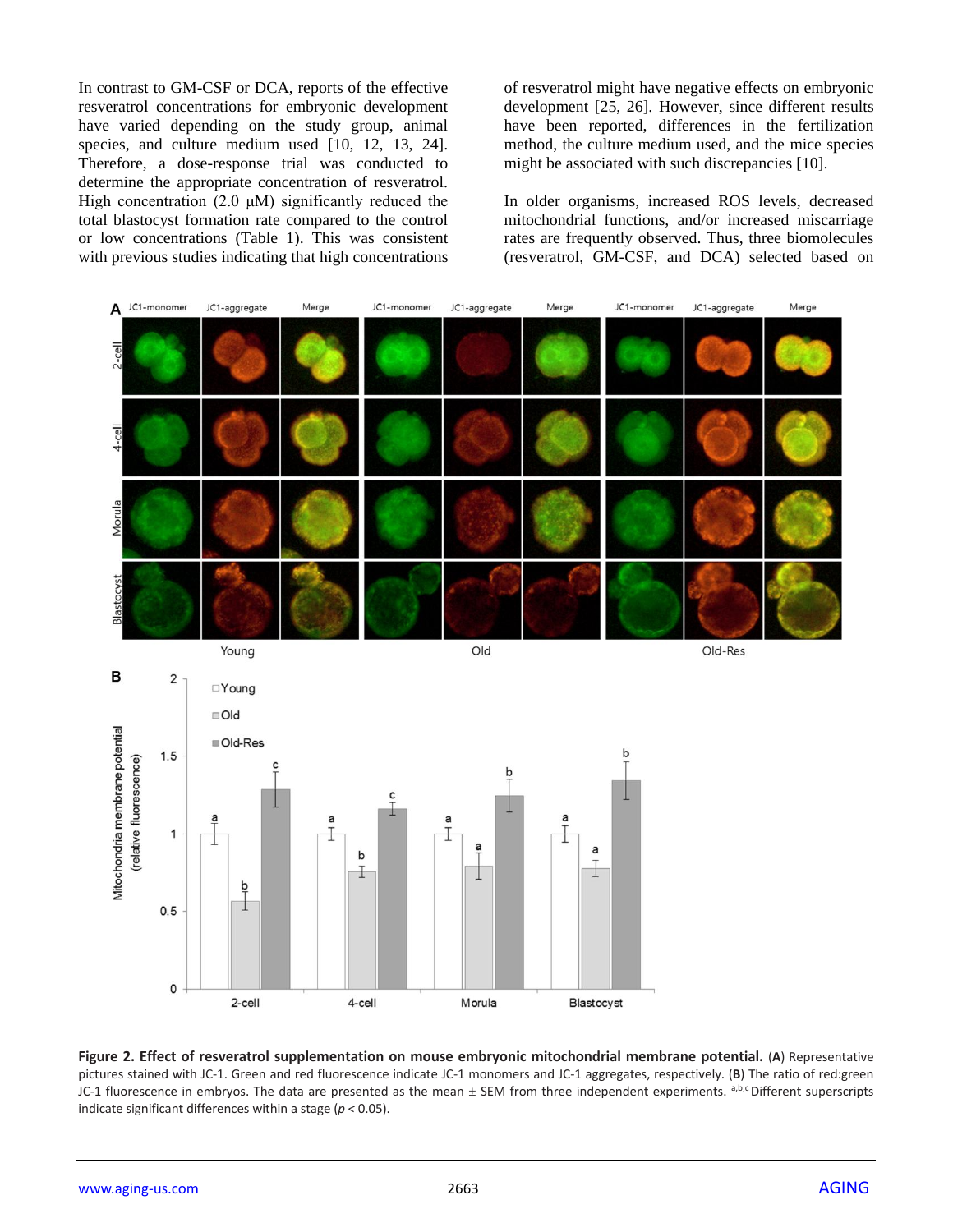previous reports were tested for their effects on embryonic development and pregnancy rates in aged mice (Tables 2, 3). Trials with human embryos have shown that the addition of GM-CSF to culture media positively influenced the blastocyst development rate and implantation competence [15, 16]. Particularly, it has been shown that GM-CSF supplementation can improve pregnancy rates in patients with multiple unsuccessful IVF attempts and previous miscarriages [15, 17, 18]. In contrast, GM-CSF did not show any significant influence on embryonic developmental competence and pregnancy rates in this study, consistent with previous mice studies [27, 28]. This conflict might be explained by the studies of Elaimi et al. [28], who reported high proportions of chromosomal abnormalities in mouse blastocysts cultured in GM-CSF-containing media. This result suggests a reason why GM-CSF had no significant impact in our study. Different mechanisms between patients with previous miscarriages and older patients with high miscarriage rates might also affect the results. In addition, GM-CSF may not have a positive effect to decrease the abortion rate caused by aneuploidy in older women. This is, in part, consistent with the results reported by Zhou et al. [19]. They suggested that low concentrations of GM-CSF supplementation  $(0.2 \text{ ng/ml})$  in the culture medium had no beneficial effect on embryo quality, pregnancy rate, implantation rate, and the take-home baby rate of women aged over 35. To clarify the controversial results of the effects of GM-CSF on the embryonic developmental competence and pregnancy potential of older mice and humans, comparative studies of the GM-CSF mechanism of action are in progress.

McPherson et al. [21] reported that DCA supplementation stimulated mitochondrial activity, which in turn, increased the blastocyst development rates, fetal development, and MMP in mice aged 26–28 weeks. They concluded that stimulation of the mitochondria by DCA could improve embryos from aged mothers. Similarly, the present study found that the addition of DCA to the culture media significantly increased blastocyst formation compared to the control. However, DCA did not significantly affect the implantation rate (Table 3). These results are inconsistent with the above study, which reported that the fetal development of the DCA group (46.3%) was significantly higher than that of the control group (35.2%). These differences may be attributed to differences in species or the age of the mice, fertilization method, or culture medium used. Thus, further experimentation is necessary to determine the exact effect of DCA on aged mice.

In contrast to the effects of GM-CSF and DCA, resveratrol treatment significantly increased the pregnancy and implantation rates (Table 3), although it did not affect the fertilization and blastocyst development rates (Table 2). Several reports have suggested that resveratrol can delay aging and prevent aging-related diseases by improving mitochondrial function and decreasing ROS [6, 8]. Therefore, to examine the mechanism behind these results, the effect of resveratrol on ROS expression and mitochondrial function in aged mice embryo was investigated**.** 

ROS are normally generated through oxidative phosphorylation in the mitochondria [29, 30]. However, high levels of ROS can damage many cellular biomolecules, such as carbohydrates, lipids, proteins, and DNA, which is thought to be involved in aging-related pathologies [22]. Bentov et al. [23] and Silva et al. [29] reported that mitochondrial DNA mutations and mitochondrial dysfunction increased with maternal aging and that ROS levels in oocytes from older women were associated with declines in oocyte and embryo quality. Resveratrol has beneficial effects on embryonic development by decreasing ROS levels [25, 31–35]. Therefore, the present study investigated whether resveratrol could increase the pregnancy and implantation rates in aged mice by reducing ROS levels (Figure 1). During preimplantation development, ROS levels in the embryos of old mice were about 1.2-fold higher than those of young mice. This indicates that elevated ROS levels in embryos from old mice might contribute to the low pregnancy rates. The addition of resveratrol significantly reduced ROS levels in the embryos of older mice to levels similar to those of young mice. This result is, in part, consistent with the results of Liang et al. [11]. They reported that the addition of resveratrol increased the resistance of post-ovulatory aging and decreased ROS levels. Abe et al. [25] also suggested that blastocysts developed after resveratrol treatment showed low ROS levels. These results imply the positive effects of resveratrol on embryonic development and pregnancies in aged mice.

Mitochondria are the major source of energy in all eukaryotic cells. It has been suggested that mitochondrial dysfunction results in chromosomal anomalies during mitosis, influencing the developmental competence of pre-implantation embryos [22, 29, 30]. Mitochondrial functions depend on the maintenance of membrane potential [2]. Thus, the effect of resveratrol on mitochondrial functions was evaluated by measuring MMP levels. The MMPs in young mice embryos were higher than those in old mice embryos (Figure 2). Resveratrol supplementation significantly increased MMPs throughout stages of pre-implantation embryos in old mice, compared to those in the embryos of young mice. These results suggest that the increased pregnancy and implantation rates after resveratrol supplementation were, in part, due to higher MMP.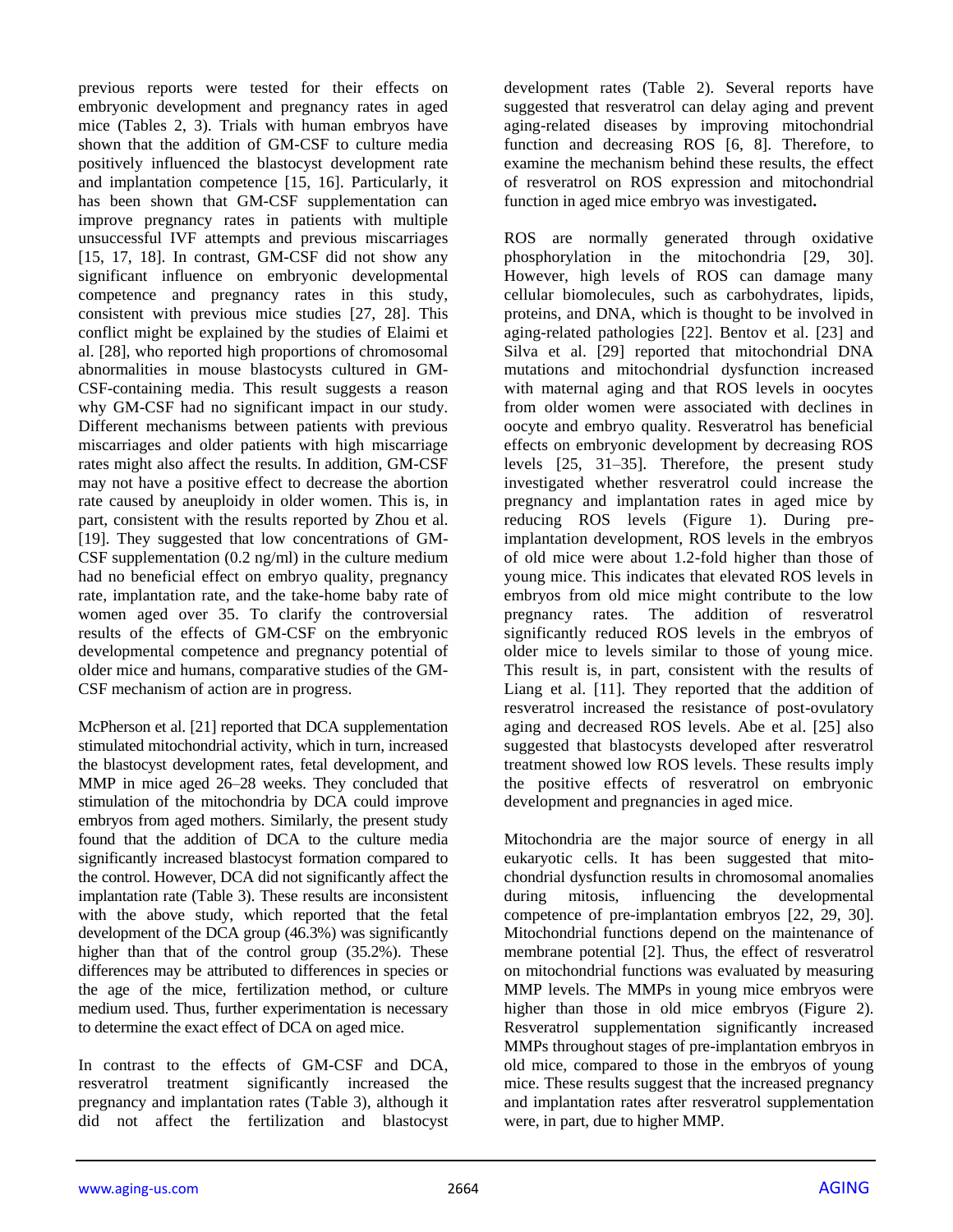Several studies have reported a correlation between increased MMPs in early-stage embryos (1~2 cell) and improved embryonic development [21, 36]. Particularly, Silva et al. [29] demonstrated that supplementation with antioxidants could increase membrane potentials in 2 cell embryos of aged mice and that this increase was correlated with embryonic development. In the present study, MMP increased by resveratrol treatment was 2.3 fold higher in the 2-cell stage than in any other stage (4 cell: 1.5-fold, morula: 1.6-fold, blastocyst: 1.7-fold, compared to old mice embryos). These results indicate that the large increase in MMP during the early embryonic stage might have affected the developmental competence of embryos and the pregnancy rate in aged mice.

In addition to the ROS levels and MMP, histone deacetylation can also explain how resveratrol upregulates pregnancy rates. Resveratrol is known to be a SIRT1 activator, which is involved in the aging process through histone deacetylation [35, 37]. Reports showing undetectable SIRT1 protein in old oocytes and increased maternal age-related aneuploidy by decreased histone deacetylation suggest that advanced maternal age is related to SIRT1 expression and histone deacetylation [4, 38, 39]. They also suggest the possibility that resveratrol may improve the embryonic development and pregnancy rates of aged mice by increasing SIRT1 and stabilizing histone deacetylation. This was supported by the results of Liu et al. demonstrating that resveratrol supplementation in IVM medium increased SIRT1 mRNA expression in oocytes from aged mice [8]. To investigate other mechanisms of action of resveratrol, experiments regarding SIRT1 expression and histone deacetylation are in progress.

In conclusion, the current study was the first to investigate the effects of physiological regulators (GM-CSF, DCA, and resveratrol) on the developmental competence and pregnancy potential of aged mice embryos. Among the three substances, resveratrol significantly improved pregnancy and implantation rates. These results are thought to be due to the biological activities of resveratrol as an anti-oxidant and/or a mitochondrial nutrient. The results from more extensive studies of the physiological and molecular mechanisms of resveratrol may increase the successful pregnancy rates in older patients.

# **MATERIALS AND METHODS**

# **Ethics approval**

All animal procedures were performed in compliance with the NIH Guide for the Care and Use of Laboratory Animals. Animal studies were approved by the Animal Research Ethics Committee at the Maria Research Center (Permit number: 2018-002).

## **Experimental design**

Experiment 1: The effects of resveratrol, GM-CSF or DCA on the development of embryos in aged mice were examined.

Experiment 2: The effects of resveratrol supplementation in *in vitro* culture on the ROS levels and MMP of embryos from aged mice were examined.

## **Oocyte collection**

B6D2 F1 (C57BL/6×DBA) female mice at 58–62 weeks of age were used for this study. As a control, 6-8-week-old female mice were used for the young group and the dose-response experiments. The old group of mice received 10 IU of gonadotropin while the young group of mice received 5 IU. Each female mouse was given an intraperitoneal injection of pregnant mare serum gonadotropin (PMSG; Folligon, Intervet, UK) followed by an injection of human chorionic gonadotropin (hCG; Chorulon, Intervet, UK) 48 h later. The mice were euthanized by cervical dislocation and the metaphase II (MII) oocytes were collected 14 h posthCG injection in pre-warmed MRC#D01 medium (Maria Medical Foundation, South Korea) as described previously [40].

## *In vitro* **fertilization and culture**

*In vitro* fertilization was conducted in MRC#D01 medium using sperm collected from the cauda epididymis of B6D2 F1 males in MRC#D01 medium. Five hours after the insemination, zygotes were cultured sequentially in cleavage and blastocyst medium (MRC#D13 and 46; Maria Medical Foundation, South Korea) for 96 h as described previously [40]. In both phases, the embryos were cultured in groups of 10 embryos per 50 µl drop of culture media under mineral oil. The oocytes from aged females were divided into four groups, fertilized and cultured in MRC media in the presence or absence of resveratrol  $(0.5 \mu M)$ ; Sigma-Aldrich, USA), GM-CSF (2 ng/ml; Invitrogen, USA), or DCA (1.0 mM; Sigma-Aldrich). The concentration of resveratrol used in this experiment was determined by a dose-response trial. Concentrations of 2 ng/ml for GM-CSF and 1.0 mM for DCA were chosen based on previous reports [15, 21].

## **Embryo transfer**

Embryo transfer was carried out as described previously [41]. Briefly, CD-1 females were allowed to mate with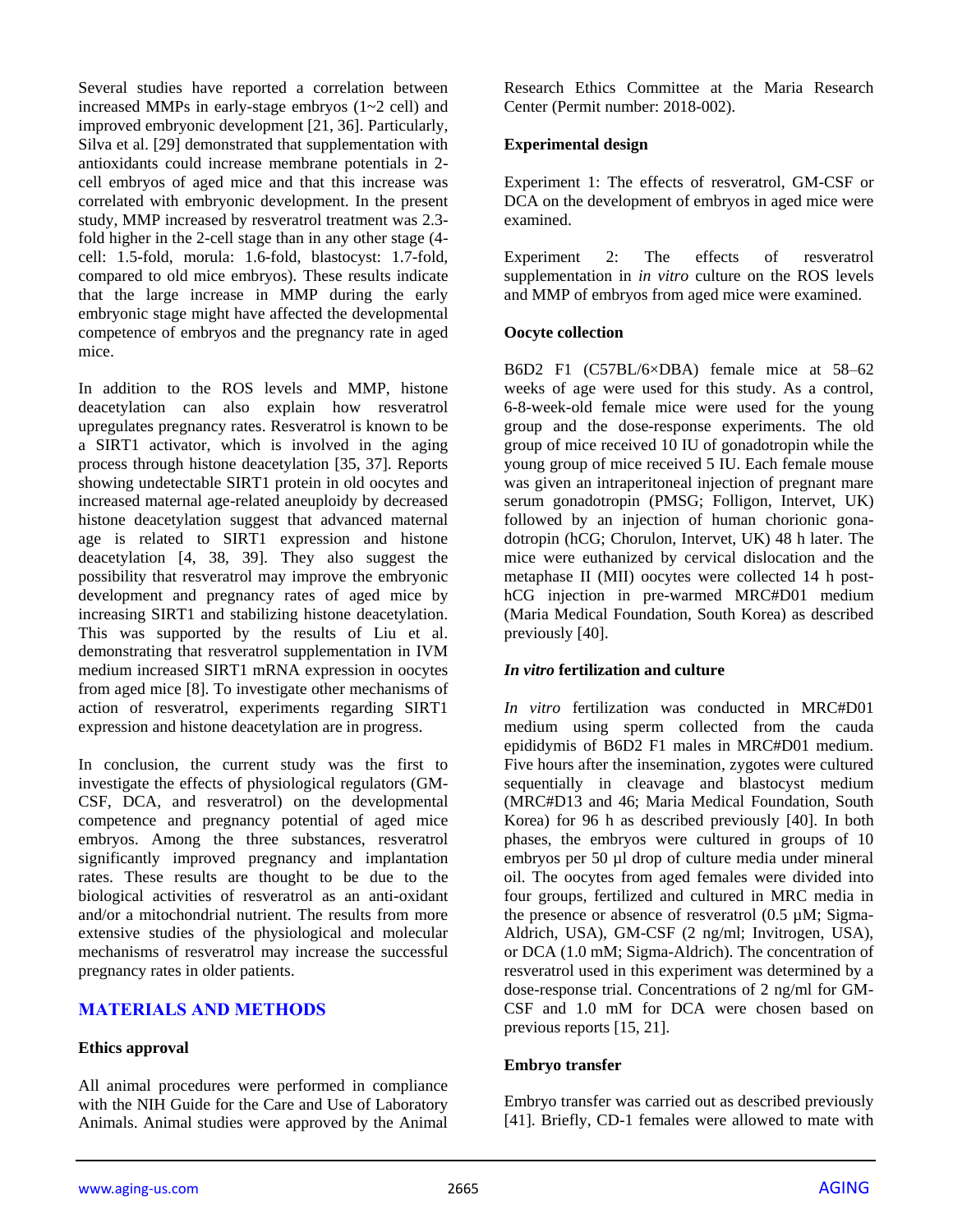vasectomized males to induce pseudo-pregnancy. Successful mating was confirmed by a copulation plug check the following morning. The pseudo-pregnant mice at 2.5 days post-coitum (dpc) were randomly assigned to four groups. Prior to embryo transfer (ET), the recipients were anesthetized by placing in a chamber filled with 2–3% isoflurane for 2–3 min (Hana Pharm, South Korea) in oxygen. ET was carried out using a non-surgical embryo transfer device (NSET) (ParaTechs Co., USA) according to the manufacturers' instructions. The recipients were allowed to deliver at term to evaluate the pregnancy and implantation rates. The pregnancy rate was calculated as the number of pregnant mice as a proportion of the total number of transferred mice. The implantation rate was calculated as the number of live pups as a proportion of the total number of embryos transferred.

#### **Detection of intracellular ROS levels**

To examine the difference in ROS levels between the young and old mice embryos, young mice embryos were used as positive controls. ROS levels within the embryos were measured using a DCFH-DA (Thermo Fisher Scientific, Inc., USA). The embryos were incubated in 10 µM DCFH-DA at 37 °C for 30 min and then washed three times in phosphate-buffered saline (PBS). The embryos were mounted onto glass slides and observed under a fluorescence microscope (Nikon, Japan). The fluorescence intensities in each embryo were quantified using Image J.

## **Measurement of MMP**

MMP was measured using a 5,5',6,6'-tetrachloro-1,1',3,3'-tetraethylbenzimidazolylcarbocyanine iodide (JC-1) fluorophore (Thermo Fisher Scientific, Inc., USA). The embryos were cultured with  $2 \mu M$  JC-1 staining solution at 37°C for 30 min and then washed three times with PBS. For the control samples, the embryos were incubated with 10  $\mu$ M carbonyl cyanide 3-chlorophenylhydrazone (CCCP) at 37 °C for 20 min and then stained with JC-1. The fluorescence intensity was detected at different developmental stages (2-cell, 4-cell, morula, and blastocyst) by using a fluorescence microscope (Nikon, Japan). Upon labeling with JC-1, the embryos with polarized mitochondria emitted a red fluorescence signal (J-aggregate), whereas the embryos with depolarized mitochondria emitted a green fluorescence signal (J-monomer). The ratio of Jaggregates to J-monomers was then calculated.

#### **Statistical analyses**

All experiments were repeated at least three times. Comparisons of data among the groups were performed with one-way analysis of variance (ANOVA) followed by Duncan post-hoc examinations. The pregnancy rates were compared using Chi-squared tests. The data were analyzed using the SPSS Statistical Package version 17 (SPSS Inc., Chicago, IL, USA). A *p*-value of less than 0.05 was considered to indicate statistical significance.

## **Abbreviations**

ANOVA: one-way analysis of variance; ATP: adenosine triphosphate; DPC: days post-coitum; DCA: dichloroacetic acid; ET: embryo transfer; GM-CSF: granulocyte-macrophage colony-stimulating factor; hCG: human chorionic gonadotropin; IVF: in vitro fertilization; IVM: in vitro maturation; MII: metaphase II; MMP: mitochondrial membrane potential; PMSG: pregnant mare serum gonadotropin; ROS: reactive oxygen species; TCA: tricarboxylic acid.

## **AUTHOR CONTRIBUTIONS**

J.Y. designed the study, performed the experiments and data analysis, and wrote the manuscript. K.M.J., E.H.J, and H.J.P. performed the experiments. S.H.Y., C.Y.H., and J.H.L. provided critical review. Y.K. designed the study, provided critical review, and wrote the manuscript.

## **CONFLICTS OF INTEREST**

The authors have no conflicts of interest to disclose.

## **REFERENCES**

- 1. Yue MX, Fu XW, Zhou GB, Hou YP, Du M, Wang L, Zhu SE. Abnormal DNA methylation in oocytes could be associated with a decrease in reproductive potential in old mice. J Assist Reprod Genet. 2012; 29:643–50. <https://doi.org/10.1007/s10815-012-9780-4> PMI[D:22618193](https://www.ncbi.nlm.nih.gov/pubmed/22618193)
- 2. Zhang D, Keilty D, Zhang ZF, Chian RC. Mitochondria in oocyte aging: current understanding. Facts Views Vis Obgyn. 2017; 9:29–38. PMI[D:28721182](https://www.ncbi.nlm.nih.gov/pubmed/28721182)
- 3. Igarashi H, Takahashi T, Abe H, Nakano H, Nakajima O, Nagase S. Poor embryo development in post-ovulatory in vivo-aged mouse oocytes is associated with mitochondrial dysfunction, but mitochondrial transfer from somatic cells is not sufficient for rejuvenation. Hum Reprod. 2016; 31:2331–38. <https://doi.org/10.1093/humrep/dew203> PMI[D:27591230](https://www.ncbi.nlm.nih.gov/pubmed/27591230)
- 4. Suo L, Meng QG, Pei Y, Yan CL, Fu XW, Bunch TD, Zhu SE. Changes in acetylation on lysine 12 of histone H4 (acH4K12) of murine oocytes during maternal aging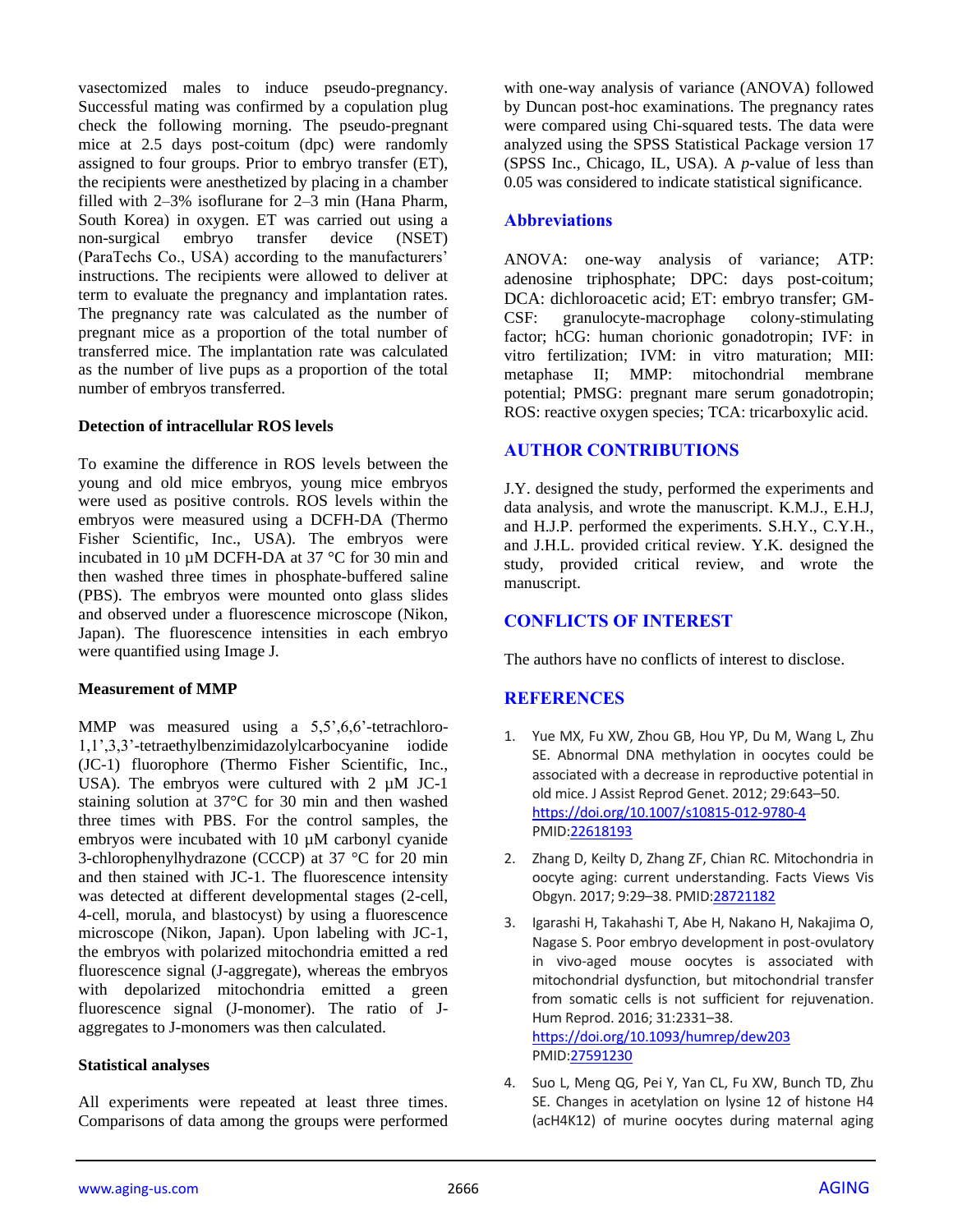may affect fertilization and subsequent embryo development. Fertil Steril. 2010; 93:945–51. <https://doi.org/10.1016/j.fertnstert.2008.12.128> PMID[:19285668](https://www.ncbi.nlm.nih.gov/pubmed/19285668)

- 5. Mihalas BP, Redgrove KA, McLaughlin EA, Nixon B. Molecular mechanisms responsible for increased vulnerability of the ageing oocyte to oxidative damage. Oxid Med Cell Longev. 2017; 2017:4015874. <https://doi.org/10.1155/2017/4015874> PMID[:29312475](https://www.ncbi.nlm.nih.gov/pubmed/29312475)
- 6. Wang T, Zhang M, Jiang Z, Seli E. Mitochondrial dysfunction and ovarian aging. Am J Reprod Immunol. 2017; 77. <https://doi.org/10.1111/aji.12651> PMID[:28194828](https://www.ncbi.nlm.nih.gov/pubmed/28194828)
- 7. Li H, Chian RC. Mitochondrial dysfunction and agerelated oocyte quality. Rep Dev Med. 2017; 1:45–54. <https://doi.org/10.4103/2096-2924.210693>
- 8. Liu MJ, Sun AG, Zhao SG, Liu H, Ma SY, Li M, Huai YX, Zhao H, Liu HB. Resveratrol improves in vitro maturation of oocytes in aged mice and humans. Fertil Steril. 2018; 109:900–07. <https://doi.org/10.1016/j.fertnstert.2018.01.020> PMID[:29778389](https://www.ncbi.nlm.nih.gov/pubmed/29778389)
- 9. Hayashi T, Kansaku K, Abe T, Ueda S, Iwata H. Effects of resveratrol treatment on mitochondria and subsequent embryonic development of bovine blastocysts cryopreserved by slow freezing. Anim Sci J. 2019; 90:849–56. <https://doi.org/10.1111/asj.13219> PMID[:31067600](https://www.ncbi.nlm.nih.gov/pubmed/31067600)
- 10. Liu M, Yin Y, Ye X, Zeng M, Zhao Q, Keefe DL, Liu L. Resveratrol protects against age-associated infertility in mice. Hum Reprod. 2013; 28:707–17. <https://doi.org/10.1093/humrep/des437> PMID[:23293221](https://www.ncbi.nlm.nih.gov/pubmed/23293221)
- 11. Liang QX, Lin YH, Zhang CH, Sun HM, Zhou L, Schatten H, Sun QY, Qian WP. Resveratrol increases resistance of mouse oocytes to postovulatory aging *in vivo.* Aging (Albany NY). 2018; 10:1586–96. <https://doi.org/10.18632/aging.101494> PMID[:30036861](https://www.ncbi.nlm.nih.gov/pubmed/30036861)
- 12. Gaviria SM, Herrera AL, Betancur GR, Urrego R, Zuluaga JJ. Supplementation with resveratrol during culture improves the quality of in vitro produced bovine embryos. Livest Sci. 2019; 221:139–43. <https://doi.org/10.1016/j.livsci.2019.01.025>
- 13. Takeo S, Sato D, Kimura K, Monji Y, Kuwayama T, Kawahara-Miki R, Iwata H. Resveratrol improves the mitochondrial function and fertilization outcome of bovine oocytes. J Reprod Dev. 2014; 60:92–99. <https://doi.org/10.1262/jrd.2013-102> PMID[:24390595](https://www.ncbi.nlm.nih.gov/pubmed/24390595)
- 14. Sjöblom C, Wikland M, Robertson SA. Granulocytemacrophage colony-stimulating factor (GM-CSF) acts independently of the beta common subunit of the GM-CSF receptor to prevent inner cell mass apoptosis in human embryos. Biol Reprod. 2002; 67:1817–23. <https://doi.org/10.1095/biolreprod.101.001503> PMI[D:12444058](https://www.ncbi.nlm.nih.gov/pubmed/12444058)
- 15. Ziebe S, Loft A, Povlsen BB, Erb K, Agerholm I, Aasted M, Gabrielsen A, Hnida C, Zobel DP, Munding B, Bendz SH, Robertson SA. A randomized clinical trial to evaluate the effect of granulocyte-macrophage colonystimulating factor (GM-CSF) in embryo culture medium for in vitro fertilization. Fertil Steril. 2013; 99:1600–9. <https://doi.org/10.1016/j.fertnstert.2012.12.043> PMI[D:23380186](https://www.ncbi.nlm.nih.gov/pubmed/23380186)
- 16. Sjöblom C, Wikland M, Robertson SA. Granulocytemacrophage colony-stimulating factor promotes human blastocyst development in vitro. Hum Reprod. 1999; 14:3069–76. <https://doi.org/10.1093/humrep/14.12.3069> PMI[D:10601098](https://www.ncbi.nlm.nih.gov/pubmed/10601098)
- 17. Sfontouris I, Lainas G, Anagnostara K, Kolibianakis E, Lainas T. Effect of granulocyte-macrophage colonystimulating factor (GM-CSF) on pregnancy rates in patients with multiple unsuccessful IVF attempts. Hum Reprod. 2013; 28:160–62.
- 18. Mignini Renzini M, Dal Canto M, Coticchio G, Comi R, Brigante C, Caliari I, Brambillasca F, Merola M, Lain M, Turchi D. Clinical efficiency and perinatal outcome of ART cycles following embryo culture in the presence of GM-CSF in patients with miscarriage or early pregnancy loss history. Hum Reprod. 2013; 28:i139–49.
- 19. Zhou W, Chu D, Sha W, Fu L, Li Y. Effects of granulocyte-macrophage colony-stimulating factor supplementation in culture medium on embryo quality and pregnancy outcome of women aged over 35 years. J Assist Reprod Genet. 2016; 33:39–47. <https://doi.org/10.1007/s10815-015-0627-7> PMI[D:26660059](https://www.ncbi.nlm.nih.gov/pubmed/26660059)
- 20. Penzias AS, Rossi G, Gutmann JN, Haj-Hassan L, Leykin L, Diamond MP. Dichloroacetic acid accelerates initial development of 2-cell murine embryos in vitro. Metabolism. 1993; 42:1077–80. [https://doi.org/10.1016/0026-0495\(93\)90260-U](https://doi.org/10.1016/0026-0495%2893%2990260-U) PMI[D:8412755](https://www.ncbi.nlm.nih.gov/pubmed/8412755)
- 21. McPherson NO, Zander-Fox D, Lane M. Stimulation of mitochondrial embryo metabolism by dichloroacetic acid in an aged mouse model improves embryo development and viability. Fertil Steril. 2014; 101:1458–66.

<https://doi.org/10.1016/j.fertnstert.2013.12.057> PMI[D:24559721](https://www.ncbi.nlm.nih.gov/pubmed/24559721)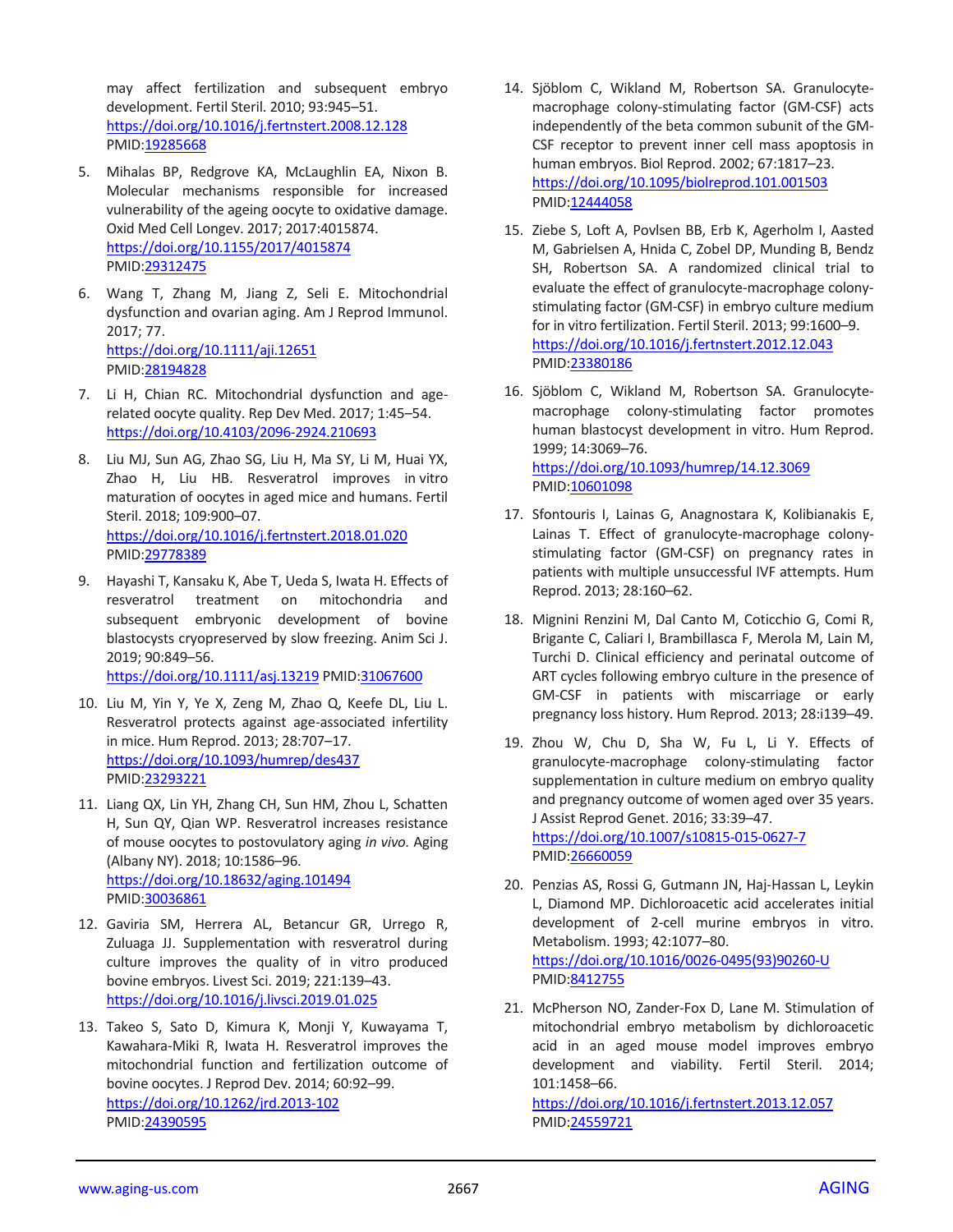- 22. Igarashi H, Takahashi T, Nagase S. Oocyte aging underlies female reproductive aging: biological mechanisms and therapeutic strategies. Reprod Med Biol. 2015; 14:159–69. <https://doi.org/10.1007/s12522-015-0209-5> PMID[:29259413](https://www.ncbi.nlm.nih.gov/pubmed/29259413)
- 23. Bentov Y, Casper RF. The aging oocyte—can mitochondrial function be improved? Fertil Steril. 2013; 99:18–22. <https://doi.org/10.1016/j.fertnstert.2012.11.031> PMID[:23273985](https://www.ncbi.nlm.nih.gov/pubmed/23273985)
- 24. Itami N, Shirasuna K, Kuwayama T, Iwata H. Resveratrol improves the quality of pig oocytes derived from early antral follicles through sirtuin 1 activation. Theriogenology. 2015; 83:1360–67. <https://doi.org/10.1016/j.theriogenology.2015.01.029> PMID[:25724287](https://www.ncbi.nlm.nih.gov/pubmed/25724287)
- 25. Abe T, Kawahara-Miki R, Hara T, Noguchi T, Hayashi T, Shirasuna K, Kuwayama T, Iwata H. Modification of mitochondrial function, cytoplasmic lipid content and cryosensitivity of bovine embryos by resveratrol. J Reprod Dev. 2017; 63:455–61. <https://doi.org/10.1262/jrd.2016-182> PMI[D:28603221](https://www.ncbi.nlm.nih.gov/pubmed/28603221)
- 26. Salzano A, Albero G, Zullo G, Neglia G, Abdel-Wahab A, Bifulco G, Zicarelli L, Gasparrini B. Effect of resveratrol supplementation during culture on the quality and cryotolerance of bovine in vitro produced embryos. Anim Reprod Sci. 2014; 151:91–96. <https://doi.org/10.1016/j.anireprosci.2014.09.018> PMID[:25304491](https://www.ncbi.nlm.nih.gov/pubmed/25304491)
- 27. Chin PY, Macpherson AM, Thompson JG, Lane M, Robertson SA. Stress response genes are suppressed in mouse preimplantation embryos by granulocytemacrophage colony-stimulating factor (GM-CSF). Hum Reprod. 2009; 24:2997–3009. <https://doi.org/10.1093/humrep/dep307> PMID[:19737804](https://www.ncbi.nlm.nih.gov/pubmed/19737804)
- 28. Elaimi A, Gardner K, Kistnareddy K, Harper J. The effect of GM-CSF on development and aneuploidy in murine blastocysts. Hum Reprod. 2012; 27:1590–95. <https://doi.org/10.1093/humrep/des108> PMID[:22461004](https://www.ncbi.nlm.nih.gov/pubmed/22461004)
- 29. Silva E, Greene AF, Strauss K, Herrick JR, Schoolcraft WB, Krisher RL. Antioxidant supplementation during in vitro culture improves mitochondrial function and development of embryos from aged female mice. Reprod Fertil Dev. 2015; 27:975–83. <https://doi.org/10.1071/RD14474> PMID[:25739837](https://www.ncbi.nlm.nih.gov/pubmed/25739837)
- 30. Bentov Y, Esfandiari N, Burstein E, Casper RF. The use of mitochondrial nutrients to improve the outcome of infertility treatment in older patients. Fertil Steril. 2010; 93:272–75.

<https://doi.org/10.1016/j.fertnstert.2009.07.988> PMI[D:19732879](https://www.ncbi.nlm.nih.gov/pubmed/19732879)

- 31. Sovernigo TC, Adona PR, Monzani PS, Guemra S, Barros F, Lopes FG, Leal C. Effects of supplementation of medium with different antioxidants during in vitro maturation of bovine oocytes on subsequent embryo production. Reprod Domest Anim. 2017; 52:561–69. <https://doi.org/10.1111/rda.12946> PMID[:28295710](https://www.ncbi.nlm.nih.gov/pubmed/28295710)
- 32. Giaretta E, Spinaci M, Bucci D, Tamanini C, Galeati G. Effects of resveratrol on vitrified porcine oocytes. Oxid Med Cell Longev. 2013; 2013:920257. <https://doi.org/10.1155/2013/920257> PMID[:24223236](https://www.ncbi.nlm.nih.gov/pubmed/24223236)
- 33. Piras AR, Menéndez-Blanco I, Soto-Heras S, Catalá MG, Izquierdo D, Bogliolo L, Paramio MT. Resveratrol supplementation during in vitro maturation improves embryo development of prepubertal goat oocytes selected by brilliant cresyl blue staining. J Reprod Dev. 2019; 65:113–20.

<https://doi.org/10.1262/jrd.2018-077> PMID[:30606957](https://www.ncbi.nlm.nih.gov/pubmed/30606957)

- 34. Kwak SS, Cheong SA, Jeon Y, Lee E, Choi KC, Jeung EB, Hyun SH. The effects of resveratrol on porcine oocyte in vitro maturation and subsequent embryonic development after parthenogenetic activation and in vitro fertilization. Theriogenology. 2012; 78:86–101. <https://doi.org/10.1016/j.theriogenology.2012.01.024> PMI[D:22445189](https://www.ncbi.nlm.nih.gov/pubmed/22445189)
- 35. Wang F, Tian X, Zhang L, He C, Ji P, Li Y, Tan D, Liu G. Beneficial effect of resveratrol on bovine oocyte maturation and subsequent embryonic development after in vitro fertilization. Fertil Steril. 2014; 101:577–86. <https://doi.org/10.1016/j.fertnstert.2013.10.041>

PMI[D:24314921](https://www.ncbi.nlm.nih.gov/pubmed/24314921) 36. Komatsu K, Iwase A, Mawatari M, Wang J, Yamashita

M, Kikkawa F. Mitochondrial membrane potential in 2 cell stage embryos correlates with the success of preimplantation development. Reproduction. 2014; 147:627–38.

<https://doi.org/10.1530/REP-13-0288> PMID[:24459207](https://www.ncbi.nlm.nih.gov/pubmed/24459207)

37. Zhang L, Hou X, Ma R, Moley K, Schedl T, Wang Q. Sirt2 functions in spindle organization and chromosome alignment in mouse oocyte meiosis. FASEB J. 2014; 28:1435–45.

<https://doi.org/10.1096/fj.13-244111> PMI[D:24334550](https://www.ncbi.nlm.nih.gov/pubmed/24334550)

38. Di Emidio G, Falone S, Vitti M, D'Alessandro AM, Vento M, Di Pietro C, Amicarelli F, Tatone C. SIRT1 signalling protects mouse oocytes against oxidative stress and is deregulated during aging. Hum Reprod. 2014; 29:2006–17.

<https://doi.org/10.1093/humrep/deu160> PMI[D:24963165](https://www.ncbi.nlm.nih.gov/pubmed/24963165)